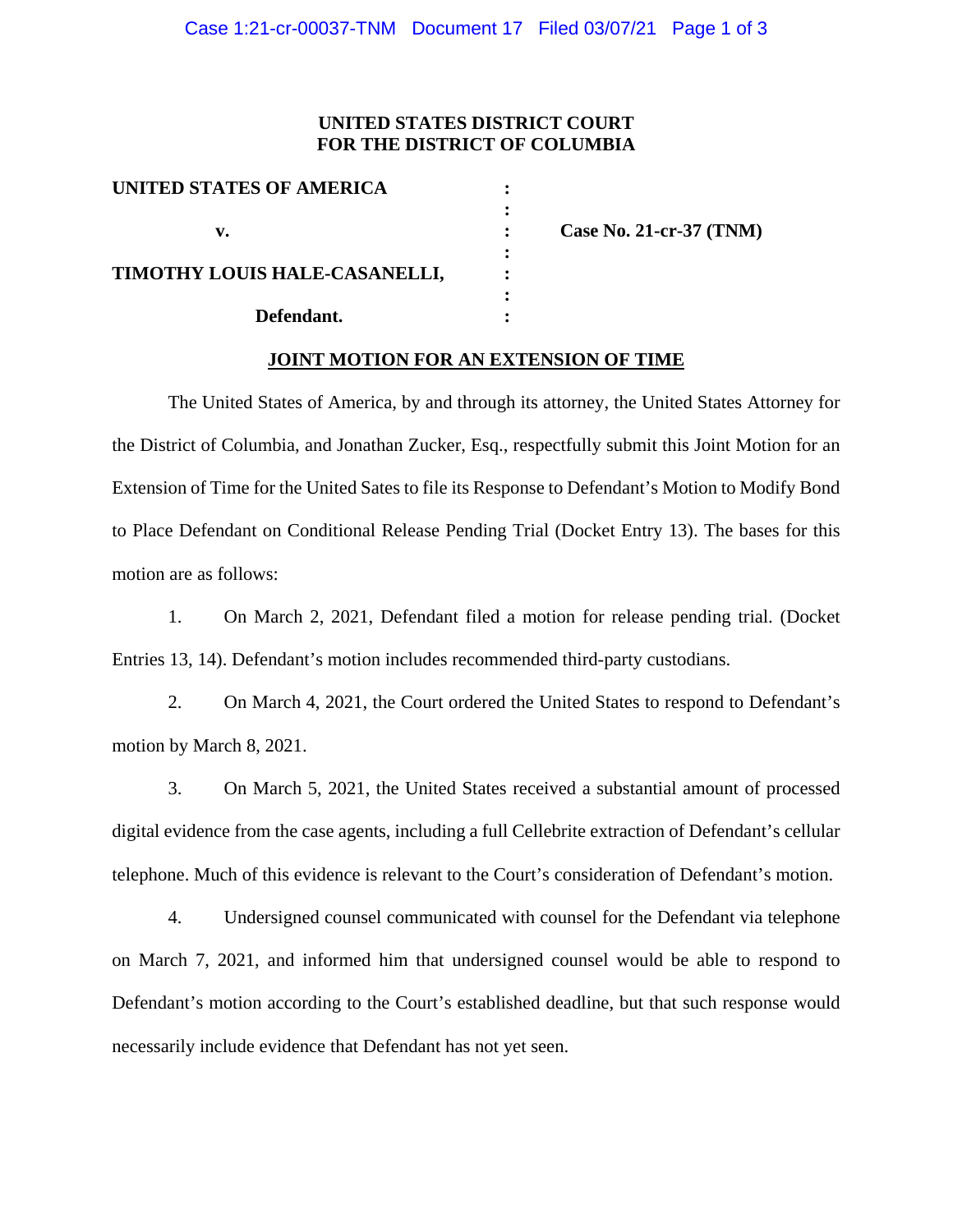## Case 1:21-cr-00037-TNM Document 17 Filed 03/07/21 Page 2 of 3

5. During that telephone call, undersigned counsel and counsel for Defendant agreed that a review of such evidence may affect Defendant's position vis-à-vis the pending motion. Undersigned counsel and counsel for Defendant also agreed that the Court would likely prefer to hear a fulsome and informed discussion of this evidence prior to ruling on any such motion.

6. Undersigned counsel and counsel for Defendant have agreed to communicate in the coming days regarding the provision of discovery and the issue of detention.

WHEREFORE, the parties respectfully request that the Joint Motion for an Extension of time be GRANTED, and that the United States be ordered to respond to Defendant's motion not later than March 12, 2021.

Respectfully submitted,

 CHANNING D. PHILLIPS Acting United States Attorney D.C. Bar No. 415793

 By: */s/ James B. Nelson* JAMES B. NELSON D.C. Bar No. 1613700 Assistant United States Attorney Federal Major Crimes Section 555 4th Street, N.W. Washington, D.C. 20530 (202) 252**-**6986 james.nelson@usdoj.gov

*/s/* 

Jonathan Zucker #384629 37 Florida Avenue, NE, Suite 200 Washington, DC 20002 (202) 624-0784 jonathanzuckerlaw@gmail.com  *Counsel for Timothy Hale-Cusanelli*